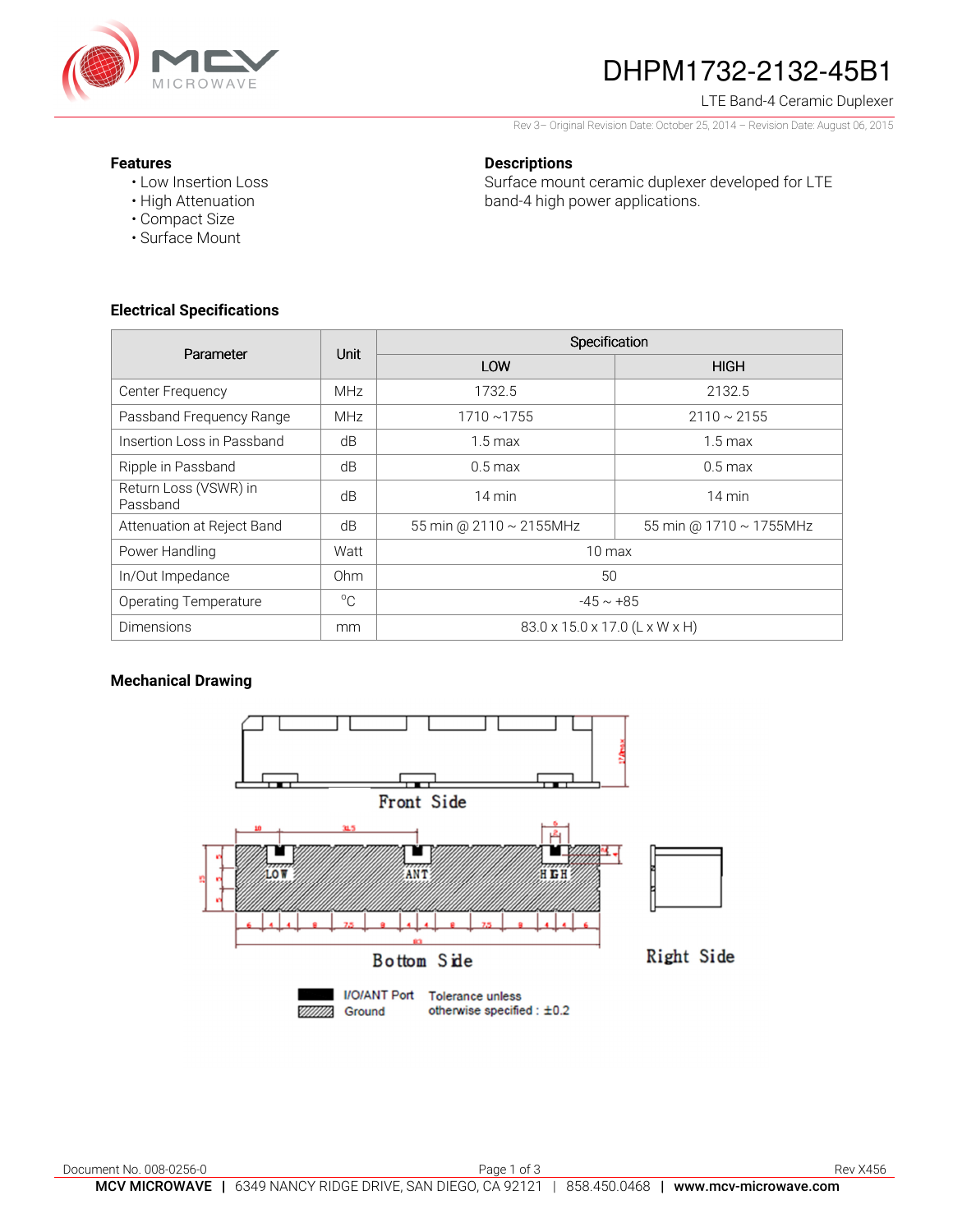

## DHPM1732-2132-45B1

### LTE Band-4 Ceramic Duplexer

Rev 3– Original Revision Date: October 25, 2014 – Revision Date: August 06, 2015

### **Recommended PCB Layout**



### **Electrical Response**